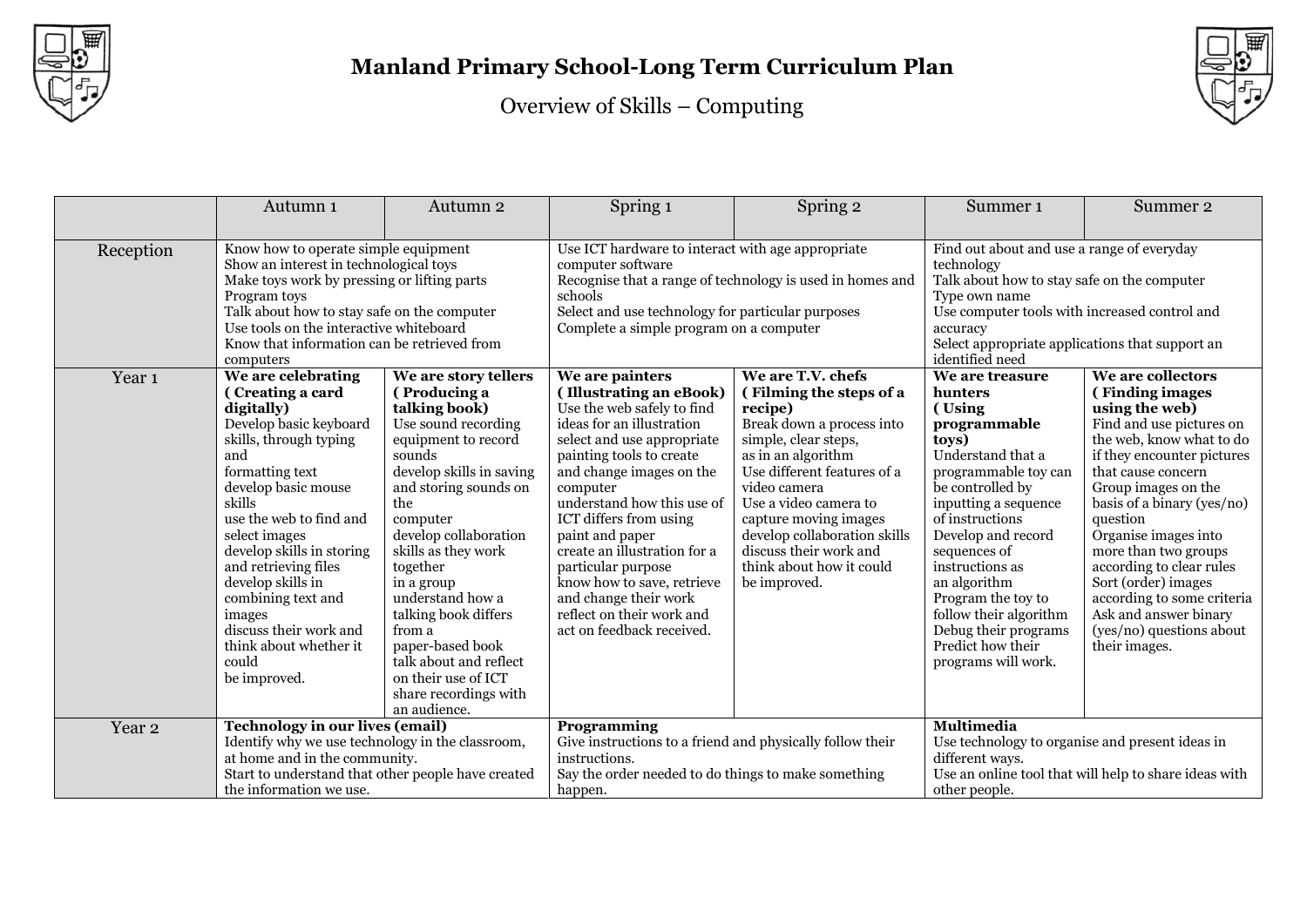

# **Manland Primary School-Long Term Curriculum Plan**



|                   | Identify the benefits of using technology including<br>creating and communicating.<br><b>Multimedia</b><br>Use the keyboard to add, delete and space text for<br>others to read.<br>Talk about an online tool that will help to share<br>ideas with other people.<br>Save and open files on devices used. |                                                                                                                                                                                                                                                        | Talk about instructions as algorithms.<br>Program a floor robot or software to do a particular task.<br>Look at other people's program and predict what will<br>happen.<br>Use programming software to make objects move.<br>Watch a program execute and spot where it goes wrong<br>and unbug it. |                                                                                                              | Save and open files on the devices used.<br><b>Handling Data</b><br>Talk about the different ways technology is used to<br>collect information, including a camera.<br>Make and save a chart or graph using data<br>collected.<br>Talk about the data that is shown on the graph.<br>Start to understand a branching database.<br>Say what kind of information could be used to help<br>to investigate a question. |                                                                                                                                                                                                                                                                                                                |
|-------------------|-----------------------------------------------------------------------------------------------------------------------------------------------------------------------------------------------------------------------------------------------------------------------------------------------------------|--------------------------------------------------------------------------------------------------------------------------------------------------------------------------------------------------------------------------------------------------------|----------------------------------------------------------------------------------------------------------------------------------------------------------------------------------------------------------------------------------------------------------------------------------------------------|--------------------------------------------------------------------------------------------------------------|--------------------------------------------------------------------------------------------------------------------------------------------------------------------------------------------------------------------------------------------------------------------------------------------------------------------------------------------------------------------------------------------------------------------|----------------------------------------------------------------------------------------------------------------------------------------------------------------------------------------------------------------------------------------------------------------------------------------------------------------|
| Year 3            | <b>Animations</b><br>Control motion by<br>specifying the number<br>of steps to travel,<br>direction and turn.<br>Specify user inputs<br>(such as clicks) to<br>control events.<br>Set the appearance of<br>objects and create<br>sequences of changes.                                                    | <b>Bug fixers</b><br>Specify conditions to<br>trigger events.<br>Create conditions for<br>actions by sensing<br>proximity or by waiting<br>for a user input (such<br>as proximity to a<br>specified colour or a<br>line or responses to<br>questions). | <b>Film makers</b><br>Select sounds and control<br>when they are heard, their<br>duration and volume.<br>Add text strings, show and<br>hide objects and change<br>the features of an object.                                                                                                       | <b>Opinion pollsters</b><br>Use simple databases to<br>record information in areas<br>across the curriculum. | <b>Presenters</b><br>Contribute to blogs<br>that are moderated by<br>teachers.                                                                                                                                                                                                                                                                                                                                     | <b>Communicators</b><br>Use a range of<br>applications and devices<br>in order to communicate<br>ideas, work and<br>messages.<br>Participate in class social<br>media accounts.<br>Understand online risks<br>and the age rules for sites                                                                      |
| Year 4            | Programming<br><b>Simple Games:</b><br>Use logical reasoning to<br>detect and correct errors<br>in algorithms                                                                                                                                                                                             | <b>Musical</b><br>composition using<br>computing<br>software:<br>Work with various<br>forms of input and<br>output<br>Use sequence in<br>programs                                                                                                      | Creating a multimedia<br>weather report:<br>Collect, analyse, evaluate<br>and present information<br>Collect, analyse, evaluate<br>and present data<br>Select use and combine<br>software                                                                                                          | Designing an Iron Man:<br>Designing content and<br>systems<br>Control or simulate physical<br>systems        | <b>Programing using</b><br><b>Scratch</b><br>Write programs that<br>accomplish specific<br>goals<br>Design programs that<br>accomplish specific<br>goals<br>Debug programs that<br>accomplish specific<br>goals                                                                                                                                                                                                    | <b>Using HTML to build</b><br>simple web pages<br>Understand computer<br>networks, including the<br>internet.<br>Use technology safely,<br>respectfully and<br>responsibly; recognise<br>acceptable/unacceptable<br>behaviour; identify a<br>range of ways to report<br>concerns about content<br>and contact. |
| Year <sub>5</sub> | We are game<br>developers                                                                                                                                                                                                                                                                                 | We are<br>cryptographers                                                                                                                                                                                                                               | We are artists                                                                                                                                                                                                                                                                                     | We are web developers                                                                                        | We are bloggers                                                                                                                                                                                                                                                                                                                                                                                                    | We are architects                                                                                                                                                                                                                                                                                              |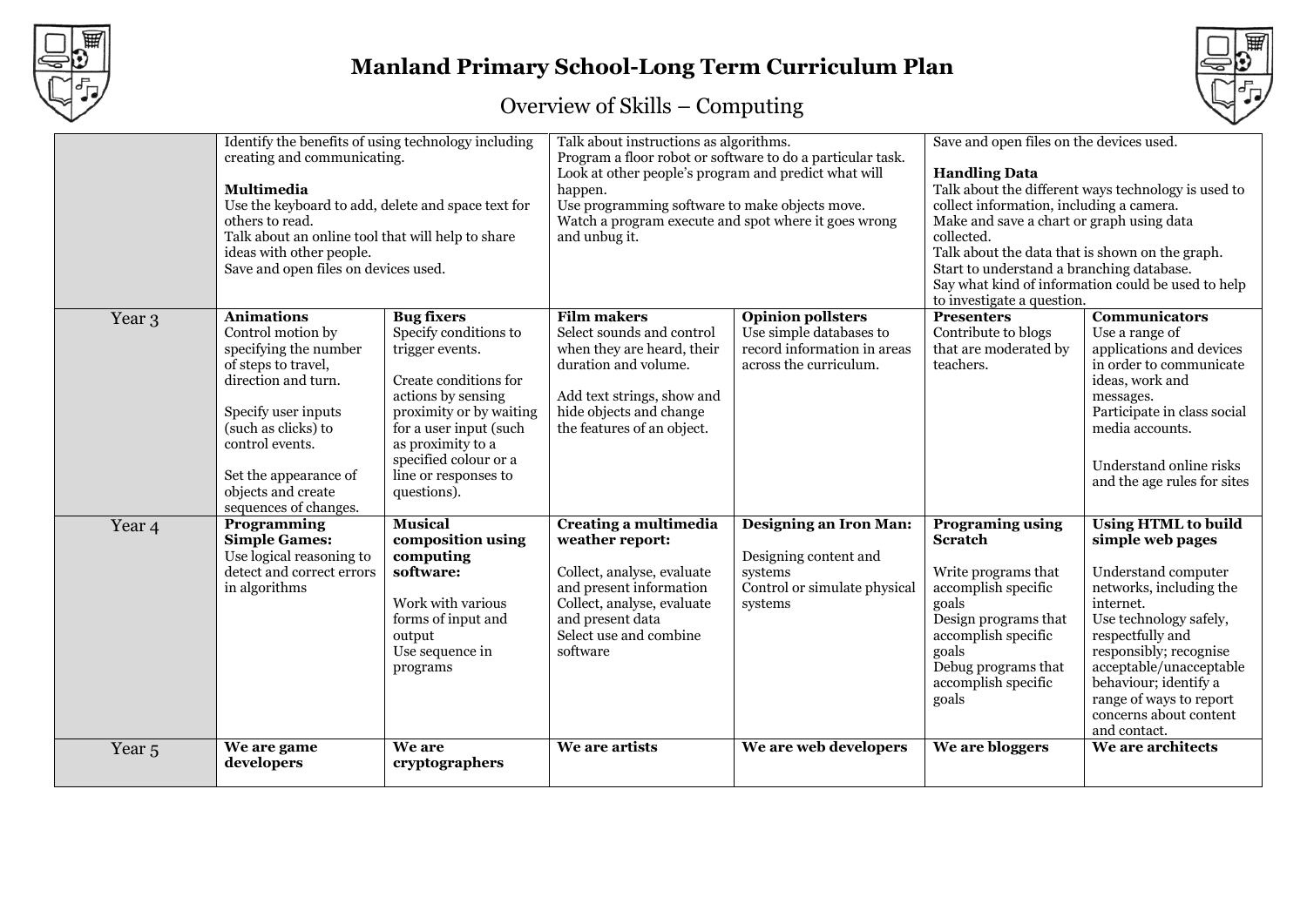

# **Manland Primary School-Long Term Curriculum Plan**

| Design and write<br>programs<br>Use sequence selection<br>and repetition<br>Design a range of<br>programs, systems and<br>content that accomplish<br>given goals                                                                                                                                                                                                                                                                                                                                                                                                              | Use logical reasoning to<br>explain simple<br>algorithms.<br>Use technology safely,<br>respectfully and<br>responsibly<br>Identify a range of ways<br>to report concerns<br>about content                                                                                                                                                                                                                                           | Use sequence, selection<br>and repetition in<br>programmes<br>Select, use and combine a<br>variety of software to<br>create a range of<br>programmes<br>Develop links between<br>geometry and art                                                                                                                                                                                                                                                                                                                                    | Develop research skills to<br>decide what information is<br>appropriate<br>Question the plausibility<br>and quality of information<br>Develop understanding of<br>E-safety and responsible<br>use of technology                                                                                                                                                                                                                                                                                            | Become familiar with<br>blogs as a medium and<br>a genre<br>Create a sequence of<br>blog posts on a theme<br>Incorporate additional<br>media<br>Comment on the posts<br>of others                                                                                                                                                                                                                                   | Understand the work of<br>architects, designers and<br>engineers working in 3D<br>Develop familiarity with a<br>simple CAD tool<br>Explore and experiment<br>with a 3D virtual<br>environment |
|-------------------------------------------------------------------------------------------------------------------------------------------------------------------------------------------------------------------------------------------------------------------------------------------------------------------------------------------------------------------------------------------------------------------------------------------------------------------------------------------------------------------------------------------------------------------------------|-------------------------------------------------------------------------------------------------------------------------------------------------------------------------------------------------------------------------------------------------------------------------------------------------------------------------------------------------------------------------------------------------------------------------------------|--------------------------------------------------------------------------------------------------------------------------------------------------------------------------------------------------------------------------------------------------------------------------------------------------------------------------------------------------------------------------------------------------------------------------------------------------------------------------------------------------------------------------------------|------------------------------------------------------------------------------------------------------------------------------------------------------------------------------------------------------------------------------------------------------------------------------------------------------------------------------------------------------------------------------------------------------------------------------------------------------------------------------------------------------------|---------------------------------------------------------------------------------------------------------------------------------------------------------------------------------------------------------------------------------------------------------------------------------------------------------------------------------------------------------------------------------------------------------------------|-----------------------------------------------------------------------------------------------------------------------------------------------------------------------------------------------|
| <b>Ouiz Codes</b><br>Year 6<br>Set IF conditions for<br>movements.<br>Specify types of rotation<br>giving the number<br>of degrees.<br>Use IF THEN ELSE<br>conditions to<br>control events or<br>objects.<br>Use lists to create a set<br>of variables.<br>Use the Boolean<br>operators () < () () =<br>()()<br>$()$ $()$ and $()$ $()$ or $()$ Not $()$ to<br>define conditions.<br>Use the Reporter<br>operators $() + () () - () ()$<br>$*$ () () / () to perform<br>calculations.<br>Pick Random () to<br>$()$ Join $()$ $()$ Letter $()$ of<br>() Length of $()() Mod()$ | <b>Digital Design</b><br>Change the position of<br>objects between screen<br>layers (send to back,<br>bring to front).<br>Upload sounds from a<br>file and edit them. Add<br>effects such as fade in<br>and out and control<br>their implementation.<br>Combine the use of<br>pens with movement to<br>create interesting<br>effects.<br>Set events to control<br>other events<br>by 'broadcasting'<br>information as a<br>trigger. | <b>Wonderful Web Pages</b><br>Collaborate with others<br>online on sites approved<br>and moderated by<br>teachers.<br>Give examples of the risks<br>of online communities and<br>demonstrate knowledge<br>of how to minimise risk<br>and report problems.<br>Understand and<br>demonstrate knowledge<br>that it is illegal to<br>download copyrighted<br>material, including music<br>or games, without<br>express written<br>permission, from the<br>copyright holder.<br>Understand how simple<br>networks are set up and<br>used. | <b>Creative CSS</b><br>Understand the effect of<br>online comments and show<br>responsibility and<br>sensitivity when online.<br>Choose the most suitable<br>applications and devices for<br>the purposes of<br>communication.<br>Use many of the advanced<br>features in order to create<br>high quality, professional or<br>efficient communications.<br>Select appropriate<br>applications to<br>devise, construct and<br>manipulate data and<br>present it in an effective<br>and professional manner. | <b>Mastering Micro bit</b><br>Use IF THEN ELSE conditions to control events or<br>objects.<br>Use a range of sensing tools (including proximity,<br>user inputs, loudness and mouse position) to<br>control events or actions.<br>Use lists to create a set of variables.<br>Select appropriate applications to devise, construct<br>and manipulate data and present it in an effective<br>and professional manner. |                                                                                                                                                                                               |